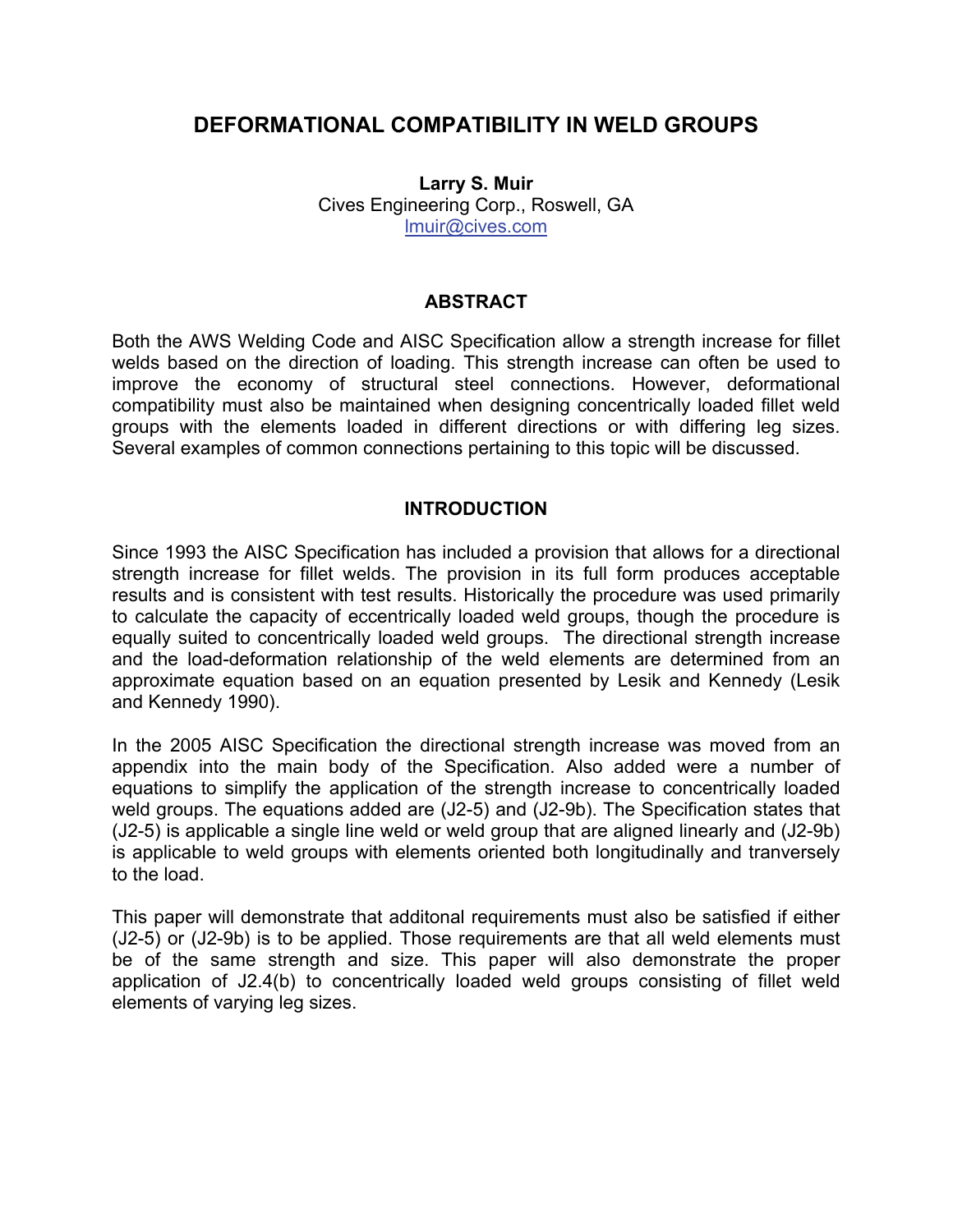#### **AN EXAMPLE**



Assume two plates connected as shown in Figure 1 subjected to an axial load. Any eccentricity due to the line of action of the force is neglected for this example. With the maximum size transverse welds applied, the capacity of the welds is to be calculated. Based on section J2.4(a) of the AISC Specification the strength of each weld can be calculated as:

 $R_n = A_w 0.60 F_{EXX} (1.0 + 0.50 \sin^{1.5} \theta)$  where,  $F_{EXX}$  = the electrode classification number, ksi  $A_w$  = the effective area of the weld, in.  $\theta$  = the angle of loading measured from the weld longitudinal axis, degrees

For convenience the term  $(1.0 + 0.50 \sin^{1.5} \theta)$  will be called η. Since the welds are both loaded transversely, η, in accordance with the Manual, will be 1.5 for both welds. The capacity, assuming 70 ksi weld metal, is then calculated as:

 $R_n = (0.875 + 0.375)(\cos 45)0.60(70 \text{ ks})/(1.5)(3") = 167 \text{ kips}$ 

However, one crucial parameter has been missed. If we assume the plates to be infinitely rigid, then the deformation of the smaller weld and the larger weld must be equal. However, the 3/8" weld cannot accomodate the same degree of deformation as the 7/8" weld. This can be seen in Figure 2. AISC gives the deformation of a weld at fracture as:

$$
\Delta_u = 1.087(\theta + 6)^{-0.65}w \le 0.17w
$$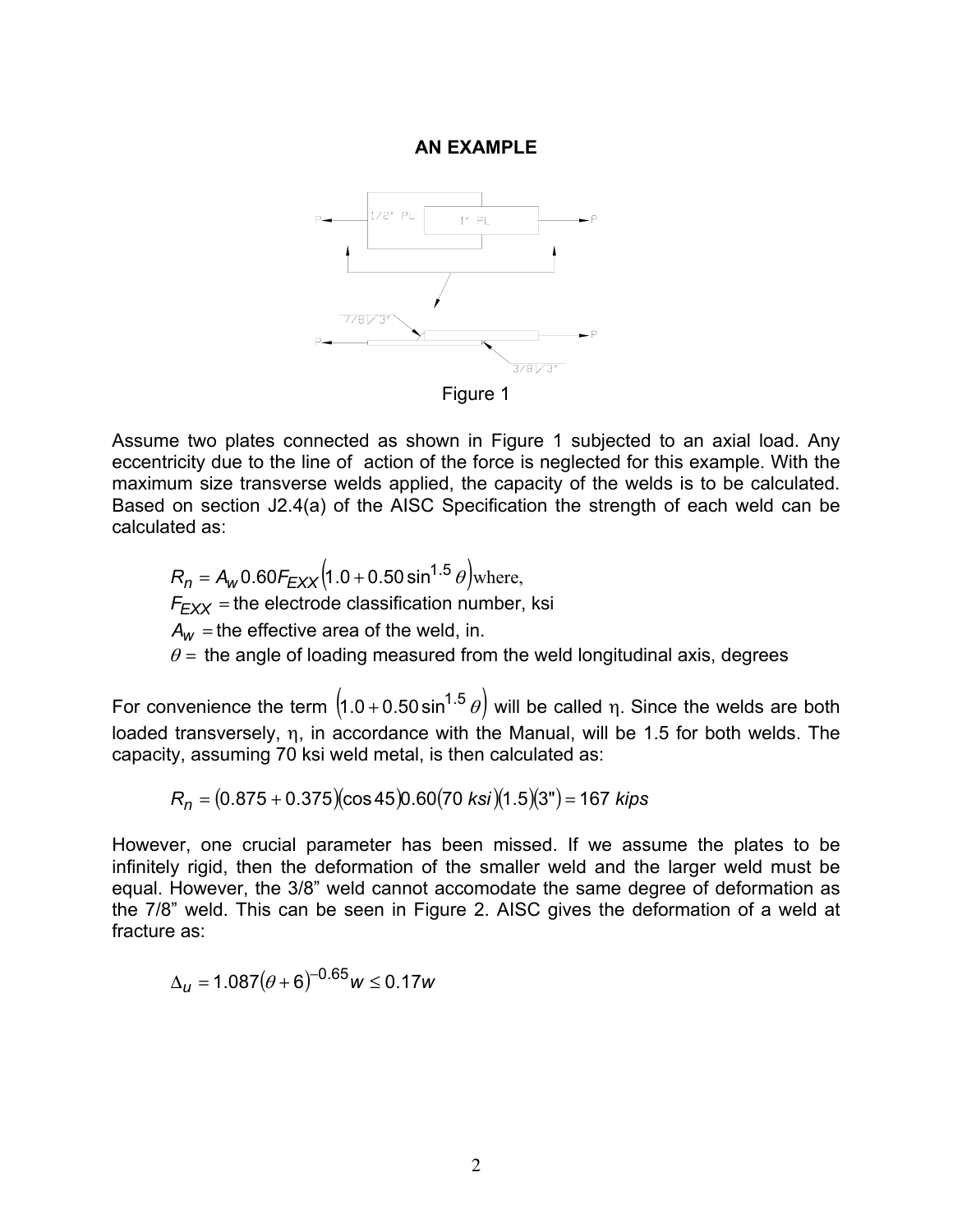η**-Deformation Curves Based on Equation(J2-7)**



Figure 2

This can be simplified to 0.056w assuming transverse loading. For the 3/8" weld this results in a maximum deformation of 0.021". For the 7/8" weld this results in a maximum deformation of 0.049". Therefore the 3/8" weld will fracture prior to the 7/8" weld developing its full strength. Equation (J2-7) from the AISC Specification gives the strength of a weld element as:

$$
F_{wi} = 0.6F_{EXX} (1.0 + 0.50 \sin^{1.5} \theta)(p)
$$
 where,  
\n
$$
f(p) = [p(1.9 - 0.9p)]^{0.3}
$$
  
\np = the ratio of the deformation to the deformation at maximum stress,  
\n
$$
\Delta_m
$$
.

 $\Delta_m$  = 0.209( $\theta$  + 2)  $\mu$   $\sim$  *w*  $\mu$ , for transverse loading  $\Delta_m$  = 0.049*w* 

For the 7/8" weld  $\Delta_m = 0.043$ ". With the limiting deformation based on the 3/8" weld of 0.021",  $p=0.021/0.043 = 0.488$ . An effective  $n$  can be calculated as:

$$
\eta_{\text{eff}} = (1.5)[0.488(1.9 - 0.9(0.488))]^{0.3} = 1.36
$$

From this the capacity of the weld considering the deformational compatibility can be calculated as: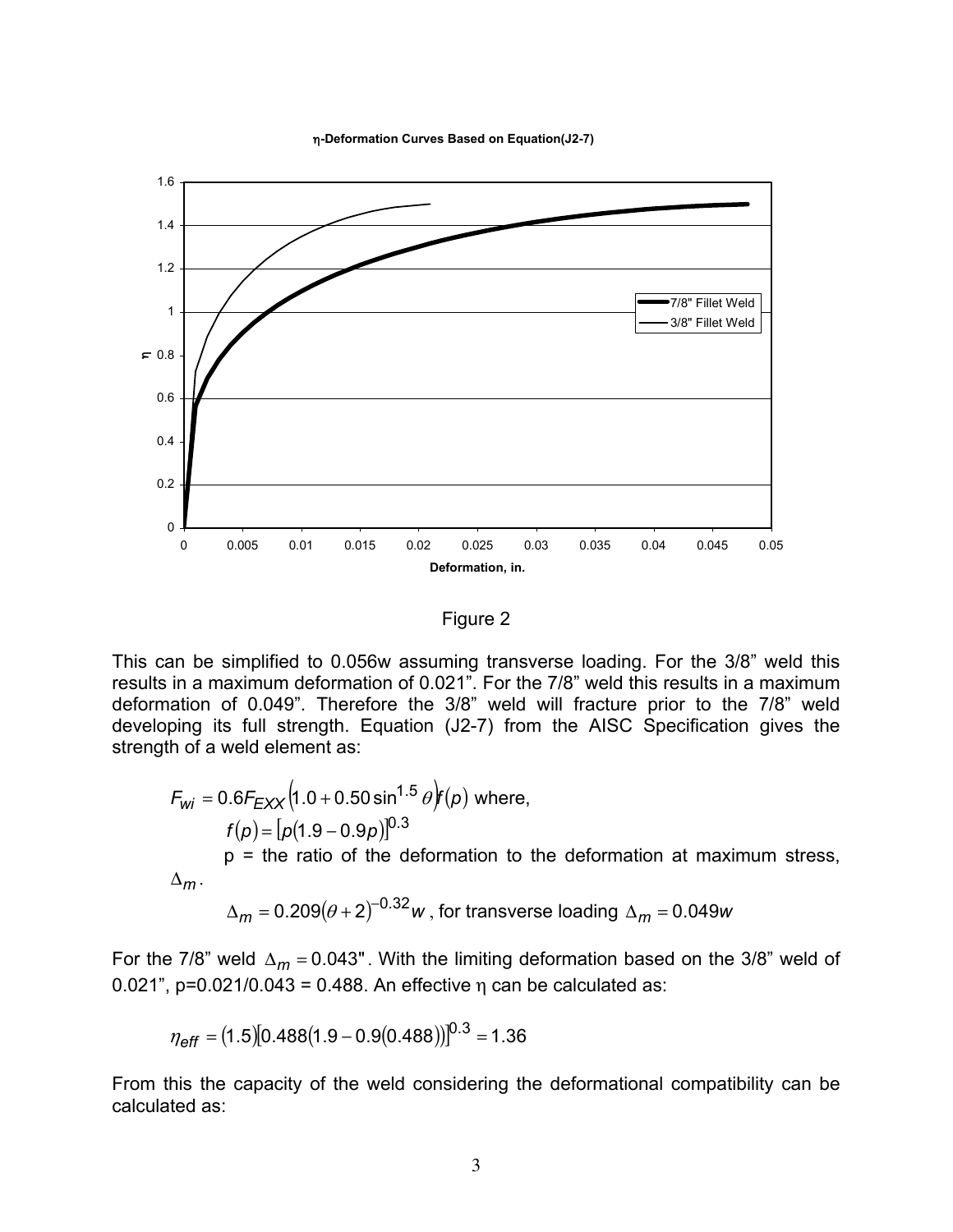$$
R_n = [0.875(1.36) + 0.375(1.5)](\cos 45)0.60(70 \text{ ks})](3") = 156 \text{ kips}
$$

This is somewhat smaller (6.6%) than the capacity of 167 kips predicted by (J2-4).

The problem become somewhat more complicated when combining longitudinally and transversely loaded welds of varying leg sizes, as shown in Figure 3.



Figure 3

Since the additional welds are both larger than the limiting 3/8" weld and longitudinally loaded, it is obvious that the added welds will not limit the deformation. However, it is also obivous that they will not develop their full strength. AISC Equation (J2-9b) would predict the strength as:

$$
R_n = [0.85(0.875)(12") + 1.5(0.875 + 0.375)(3")][(cos 45)0.60(70 ksi)] = 432 kips
$$

Equation (J2-9b) assumes η equal to 1.5 for the transversely loaded welds and 0.85 for the longitudinally loaded welds. However, again the deformational compatibility of the varying sizes of welds is neglected.

The effective η for the transversely loaded 7/8" fillet weld will not change due to the addition of the new welds, since these welds do not limit the deformation of the system. However, an effective η for the longitudinally loaded fillet welds must be calculated. This is done in a manner similar to that for 7/8" weld in the original configuration.

$$
\Delta_m = 0.209(0+2)^{-0.32}(0.875) = 0.146"
$$

With the limiting deformation based on the  $3/8$ " weld of 0.021", p=0.021/0.146 = 0.144. An effective  $\eta$  can be calculated as: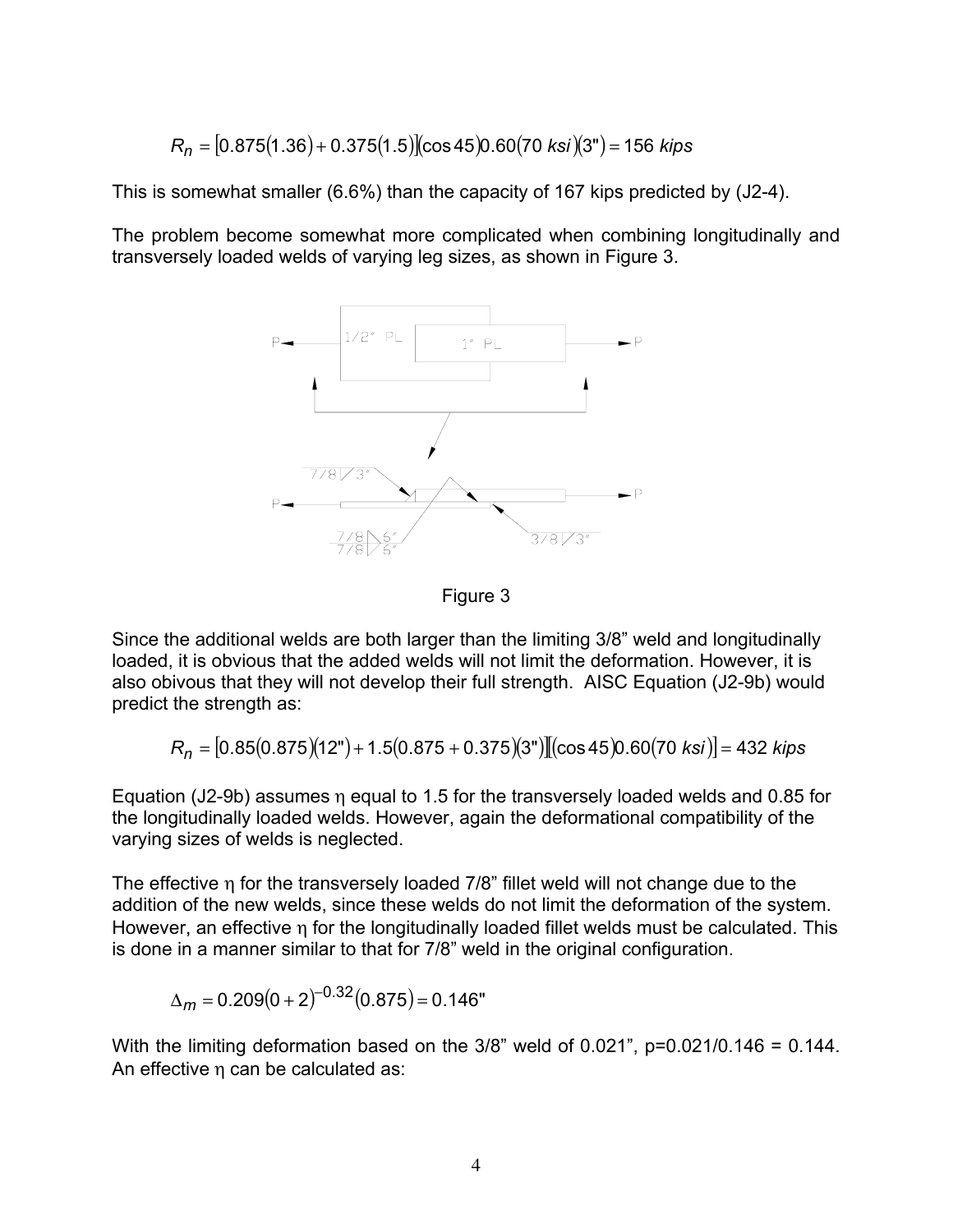$$
\eta_{\text{eff}} = (1.0)[0.144(1.9 - 0.9(0.144))]^{0.3} = 0.664
$$

From this the capacity of the weld considering the deformational compatibility can be calculated as:

 $R_n = [0.875(1.36)(3") + 0.375(1.5)(3") + 0.875(0.664)(12")$ (cos 45)0.60(70 ksi) = 363 kips

This is about 16% less than the capacity predicted by (J7-9b).

## **NEGLECTING THE DIRECTIONAL STRENGTH INCREASE**

Prior to the inclusion of the directional strength increase in the Specifications, welds were obviously designed neglecting the increase. However, the deformation compatibility of the weld group was also neglected. The AISC Specification still allows this approach in Equation (J2-9a). It is commonly believed that neglecting the directional strength increase must surely be conservative, but this does not appear to be the case for the condition discussed. Neglecting the strength increase and the deformational compatibility, the capacity can be calculated as shown:

$$
R_n = [(0.875)(12") + (0.875 + 0.375)(3")][(cos 45)0.60(70 ksi)] = 423 kips
$$

This is nearly as great as the capacity predicted by Equation (J2-9a) and exceeds the capacity predicted considering the deformation compatibility by 16.5%. This 16.5% increase is not negligible and is not justified.

## **A MOMENT CONNECTION EXAMPLE**



(a) siffeners welded to column (b) free-body diagrams of stiffeners

### Figure 4

The same problems arise in actual design situations, such as weak-axis moment connections. Assume the stiffeners for a moment connection to the weak-axis of a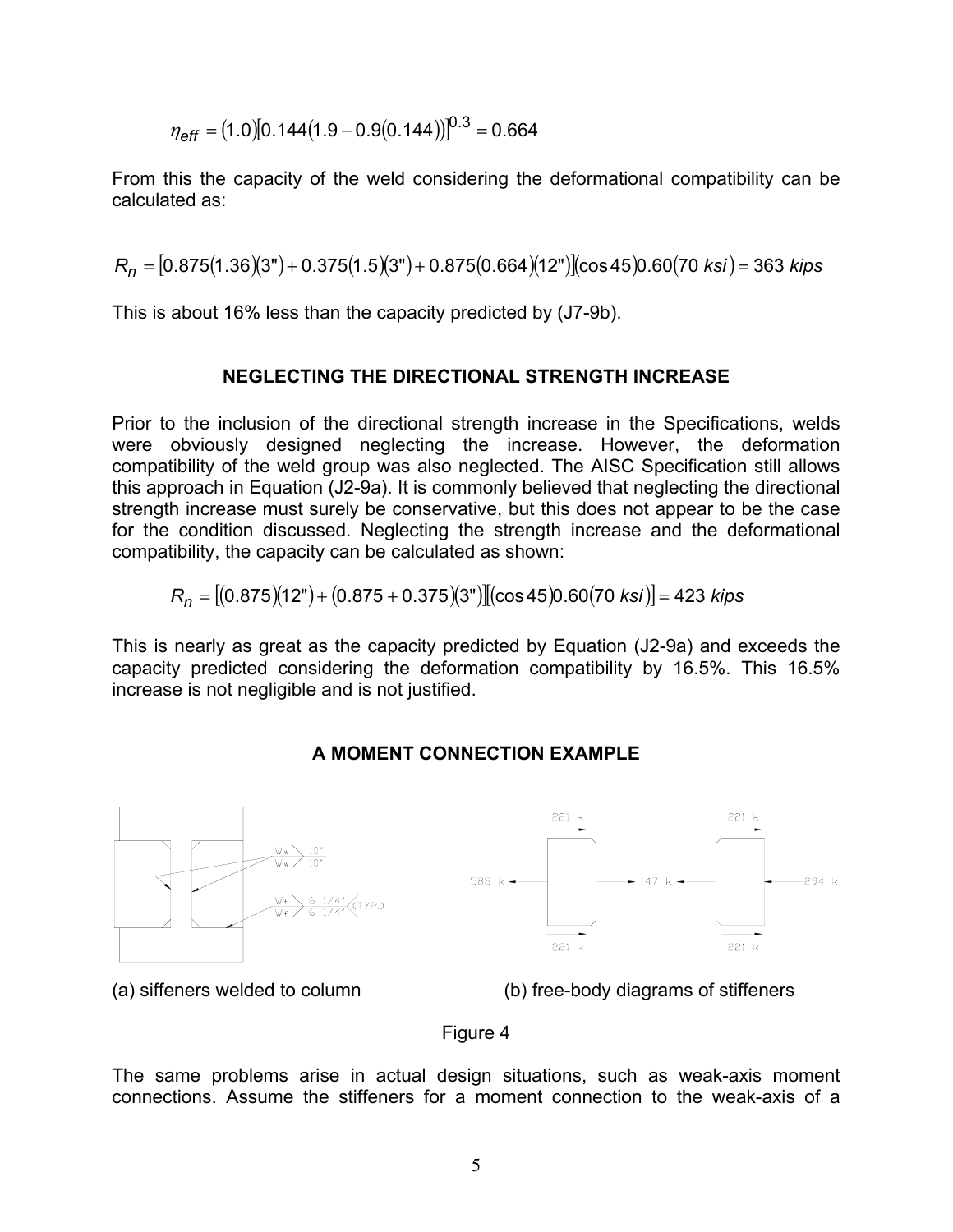column are welded as shown in Figure 4a. The corresponding free-body diagrams are shown in Figure 4b.

The required weld size at the flanges in accordance with (J2-9a) can be calculated as:

$$
W_f = \frac{221 \text{ kips}}{(\cos 45)0.60(70 \text{ ks}) (2)(6.25^{\circ})} = 0.595 \text{ Use } 5/8^{\circ} \text{ filled wells}
$$

The required weld size at the web in accordance with (J2-9a) can be calculated as:

$$
W_W = \frac{147 \text{ kips}}{(\cos 45)0.60(70 \text{ ks}) (2)(10\text{ m})} = 0.247 \text{ Use } 1/4\text{ m filter wells}
$$

The required weld size at the flanges in accordance with (J2-9b) can be calculated as:

$$
W_f = \frac{221 \text{ kips}}{(0.85)(\cos 45)0.60(70 \text{ ksi})(2)(6.25^{\circ})} = 0.700 \text{ Use } 3/4^{\circ} \text{ filled wells}
$$

The required weld size at the web in accordance with (J2-9b) can be calculated as:

$$
W_W = \frac{147 \text{ kips}}{(1.5)(\cos 45)0.60(70 \text{ ks}) (2)(10")} = 0.165 \text{ Use } 3/16" \text{ filled wells}
$$

Now we can check the welds obtained using (J2-9a) considering the directional strength increase and the deformational compatibility. The weld to the web being smaller and inherently less ductile will obviously limit the maximum deformation. The maximum deformation of this weld can be calculated as:

$$
\Delta_{\text{U}} = 1.087(90+6)^{-0.65}(0.25) \le 0.17(0.25) = 0.014" < 0.043"
$$

As has been demonstrated previously, the effective η for the longitudinally loaded welds at the flanges can be calculated as:

$$
\Delta_m = 0.209(\theta + 2)^{-0.32}w = 0.209(0 + 2)^{-0.32}(0.625) = 0.105^{\circ}
$$
  

$$
p = \frac{0.014^{\circ}}{0.105^{\circ}} = 0.133
$$
  

$$
\eta_{\text{eff}} = f(p) = [0.133(1.9 - 0.9(0.133))]^{0.3} = 0.649
$$

The strength of the weld group can be calculated as:

$$
R_n = [0.625(0.649)(6.25)(4) + 0.25(1.5)(10)(2)](\cos 45)0.60(70 \text{ ksi}) = 524 \text{ kips}
$$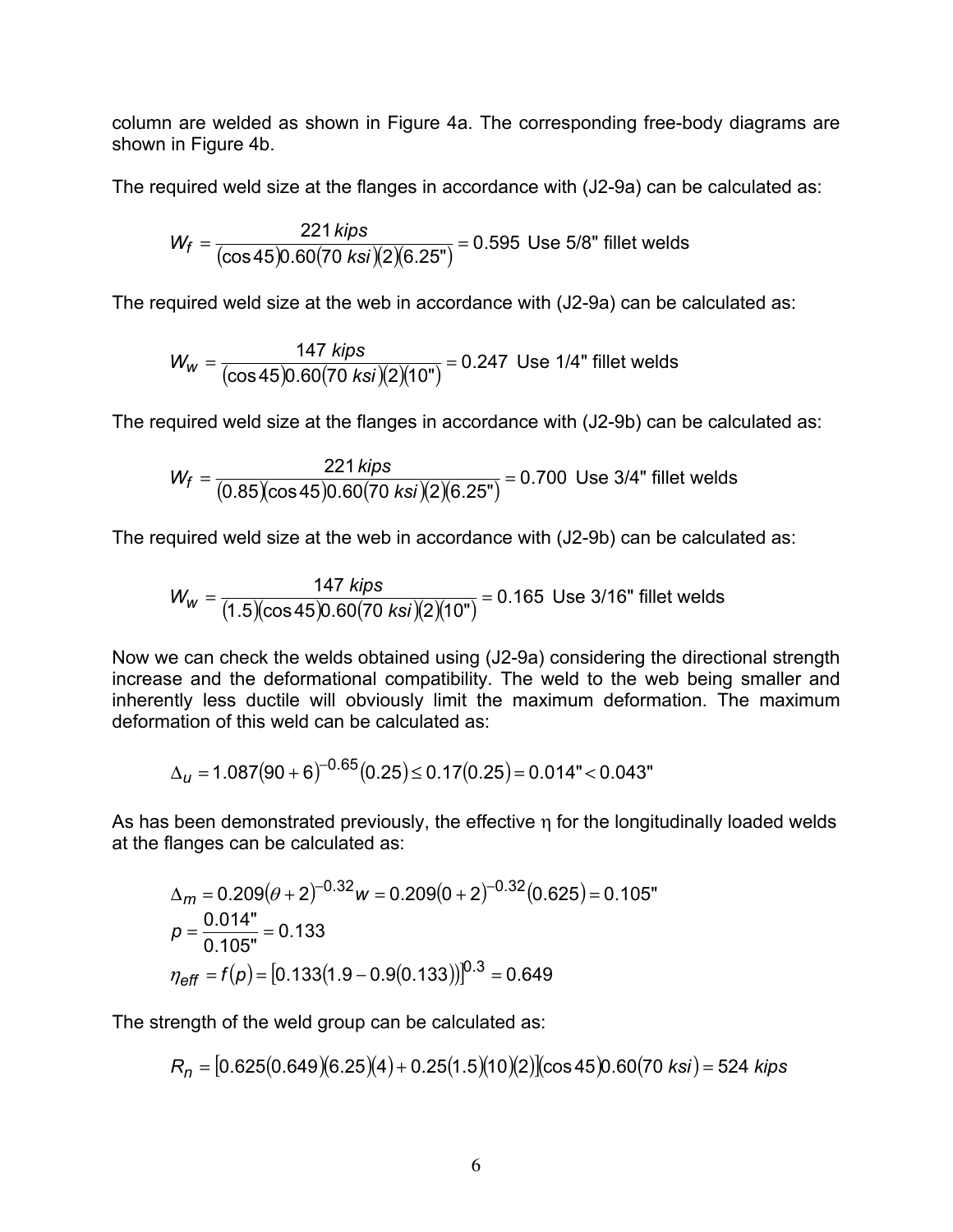Since this is less than the required load of 588 kips,the welds designed according to (J2-9a) are not sufficient.

Next the welds designed in accordance with (J2-9b) will be investigated. Again the weld to the web will obviously limit the maximum deformation. The maximum deformation of this weld can be calculated as:

$$
\Delta_{\mathcal{U}} = 1.087(90+6)^{-0.65}(0.1875) \le 0.17(0..1875) = 0.011" < 0.0319"
$$

The effective η for the longitudinally loaded welds at the flanges can be calculated as:

$$
\Delta_m = 0.209(\theta + 2)^{-0.32}w = 0.209(0 + 2)^{-0.32}(0.75) = 0.126^{\circ}
$$
  
\n
$$
p = \frac{0.011^{\circ}}{0.126^{\circ}} = 0.087
$$
  
\n
$$
\eta_{\text{eff}} = f(p) = [0.087(1.9 - 0.9(0.087))]^{0.3} = 0.575
$$

The strength of the weld group can be calculated as:

$$
R_n = [0.75(0.575)(6.25)(4) + 0.1875(1.5)(10)(2)](\cos 45)0.60(70 \text{ ks}) = 487 \text{ kips}
$$

Again the capacity is less than the required load, so (J2-9b) is not suitable either.

In order to carry the required load some parameter of the weld group must change. Given that the weld to the web web is very small and is limiting the overall deformation of the group, increasing its size is the obvious choice. If the size is increased from 3/16" to 5/16", the largest single pass weld, then the limiting deformation becomes:

$$
\Delta_{\mathcal{U}} = 1.087(90+6)^{-0.65}(0.3125) \le 0.17(0..3125) = 0.017" < 0.053"
$$

The effective η for the longitudinally loaded welds at the flanges will also increase to:

$$
\Delta_{\rm m} = 0.209(\theta + 2)^{-0.32} \,\mathrm{w} = 0.209(0 + 2)^{-0.32}(0.75) = 0.126^{\circ}
$$
\n
$$
p = \frac{0.017^{\circ}}{0.126^{\circ}} = 0.135
$$
\n
$$
\eta_{\text{eff}} = f(p) = [0.135(1.9 - 0.9(0.135))]^{0.3} = 0.652
$$

The strength of the weld group increases to:

$$
R_n = [0.75(0.652)(6.25)(4) + 0.3125(1.5)(10)(2)](\cos 45)0.60(70 \text{ ks}) = 641 \text{ kips}
$$

Since the original weld size was small, There is little difference economically between the original configuration using 3/16" welds and the new configuration using 5/16"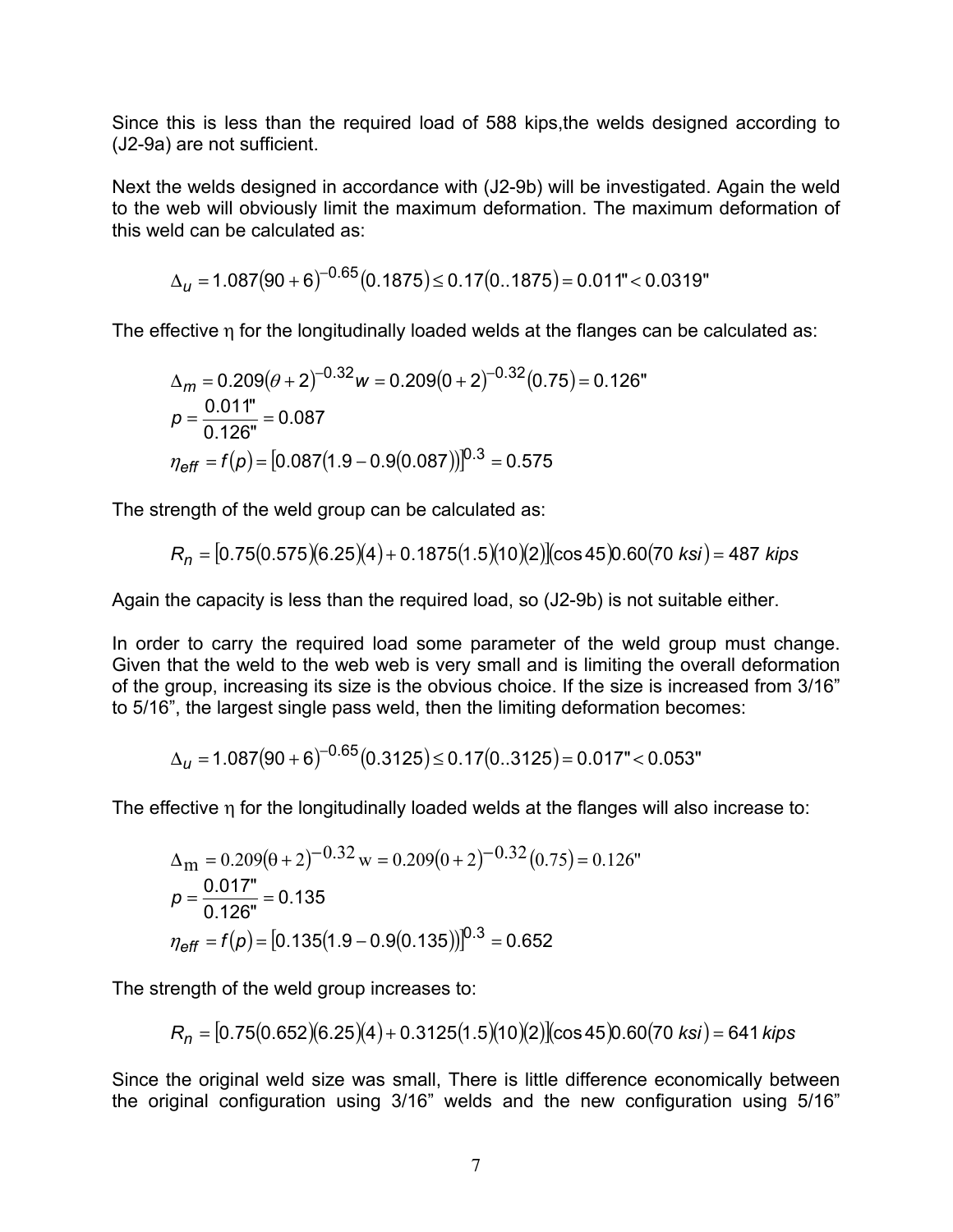welds. However, the change in welds size represents a 66% increase. Using a 1/4" does not quite meet the capacity. If the optimal change was not quite so obvious, the relative benfits of all possible solutions must be weighed.

For instance, increasing the size of the weld to the flanges would be another option. If the 3/4" longitudinally loaded welds at the flanges were increased to 1-1/8", the effective η can be calculated as:

$$
\Delta_m = 0.209(\theta + 2)^{-0.32}w = 0.209(0 + 2)^{-0.32}(1.125) = 0.188^{\circ}
$$
  
\n
$$
p = \frac{0.011^{\circ}}{0.188^{\circ}} = 0.058
$$
  
\n
$$
\eta_{\text{eff}} = f(p) = [0.058(1.9 - 0.9(0.058))]^{0.3} = 0.513
$$

The strength of the weld group can be calculated as:

$$
R_n = [1.125(0.513)(6.25)(4) + 0.1875(1.5)(10)(2)](\cos 45)0.60(70 \text{ ks}) = 595 \text{ kips}
$$

The weld is now sufficient to carry the required load of 588 kips. However, this option is obviously not the most economical choice.

# **CONCLUSIONS**

Load-deformation compatibility must be considered in the design of weld groups. Both AISC and AWS adopt an instantaneous center of rotation procedure, which can be used to maintain compatibility. In the AISC Specification this procedure is outlined in J2.4 (b), and in AWS D1.1 it is outlined in 2.5.4.3. However, both AISC and AWS also allow the designer to neglect load-deformation compatibility if the increased directional strength is also neglected. This was done to allow the use of the traditional method of adding weld strengths with no increase in directional strength and no consideration of deformation compatibility. It also avoids a significant decrease in the predicted capacity for welds that are loaded longitudinally with small returns loaded transversely.

The design examples in this paper have been designed in accordance with the procedures shown in the AISC Specifications and AWS Code. The author was unable to locate results of physical tests of fillet weld groups consisting of weld elements of varying leg size. In the absence of confirming tests, it would seem prudent to design fillet welds groups accounting for load-deformation compatibility, as it is included in the AISC Specification and AWS Code.